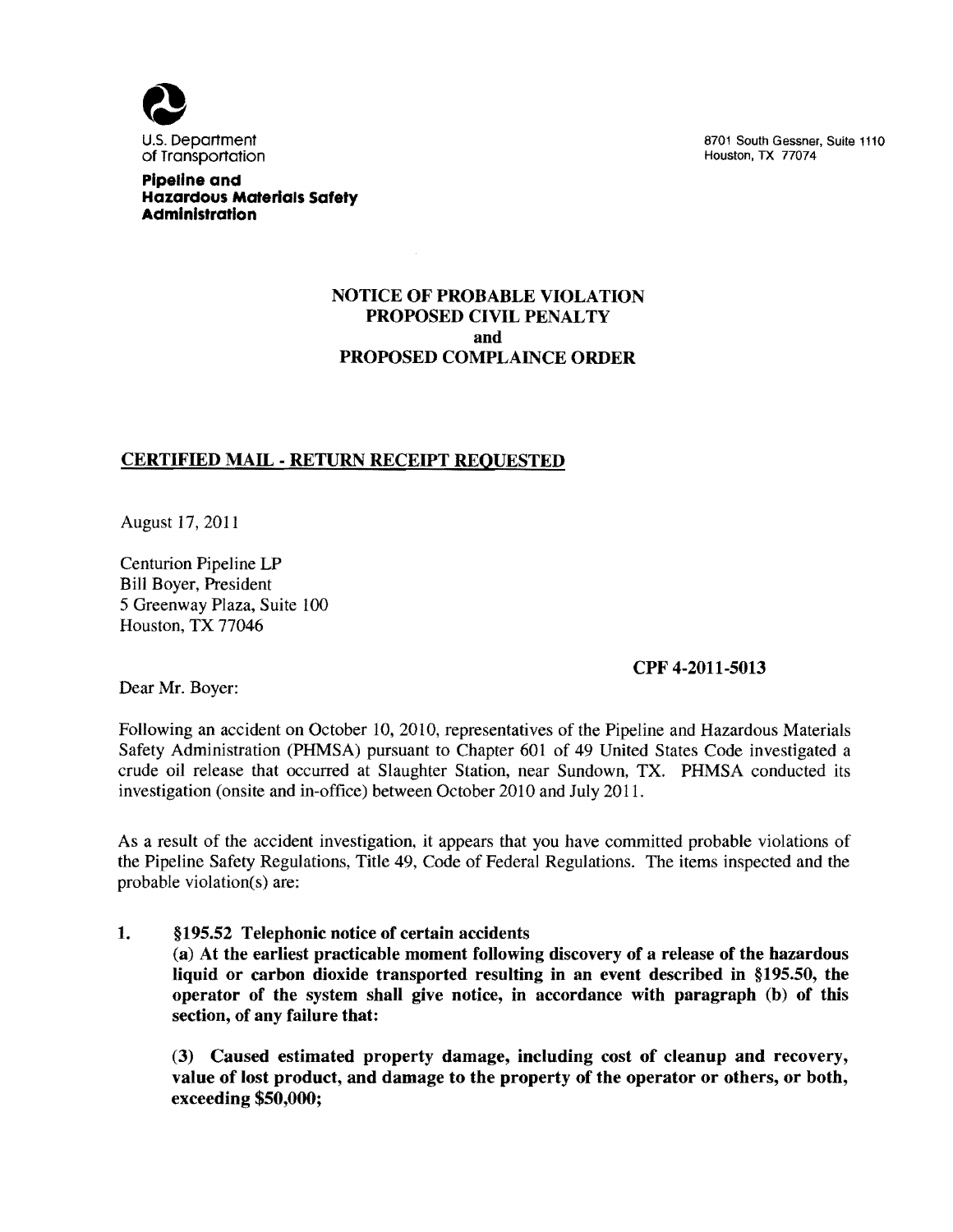Centurion failed to give notice at the earliest practicable moment following discovery of a crude oil release to the National Response Center (NRC). The crude oil release was discovered at approximately 7:35 AM on October 11, 2010 in Slaughter Station, near Sundown, TX by the "Gauger," and was reported to the Centurion control center in Houston, TX at approximately 7:45 AM. The control center Director then performed a quick calculation to determine the release amount utilizing breakout tanks hourly reports and meter snapshot reports. He estimated the release to be approximately 10,000 barrels. This information was then immediately provided to the Vice President of Operations and Director of HES/Regulatory/compliance. Centurion did not make a report to NRC (Report Number 956628) until 2:16 PM on *10/11/10,* approximately 7 hours after the crude oil release was discovered by the Gauger.

### 2. §195.402 Procedural manual for operations, maintenance, and emergencies.

(a) General. Each operator shall prepare and follow for each pipeline system a manual of written procedures for conducting normal operations and maintenance activities and handling abnormal operations and emergencies. This manual shall be reviewed at intervals not exceeding 15 months, but at least once each calendar year, and appropriate changes made as necessary to insure that the manual is effective. This manual shall be prepared before initial operations of a pipeline commence, and appropriate parts shall be kept at locations where operations and maintenance activities are conducted

Centurion failed to follow its written procedure P#195.432(b) "Inspection of In-service Break out Tanks," dated February 2004 in that it did not conduct a monthly inspection of tank #6688 for August, 2009. This procedure gives the steps required for periodic inservice tank inspection including monthly external break out tank inspection. Centurion reviews and certifies annually that this procedure is accurate and current.

Centurion did not conduct the tank inspection for tank #6688 in August, 2009 as required per procedure P# 195.432(b) despite leaks discovered on the flange and packing of the mixer during the preceding months: June 2009 and July 2009. PHMSA reviewed monthly breakout tanks inspection records from March 2008 to September 2010 for tank #6688. There is no tank inspection record for August 2009. Centurion's summary of monthly breakout tank inspection records which were stored in the Maximo work order data system showed a work order was generated to conduct inspection by 8/2412009 (target date), but the inspection was not conducted until 9/0212009 and subsequent inspections were conducted on 10/0612009 (9124/2009-target date), 1110312009 (l012412009-target date), and 12/0312009 (l1l0312009-target date).

### 3. § 195.505 Qualification program. Each operator shall have and follow a written qualification program. The program shall include provisions to: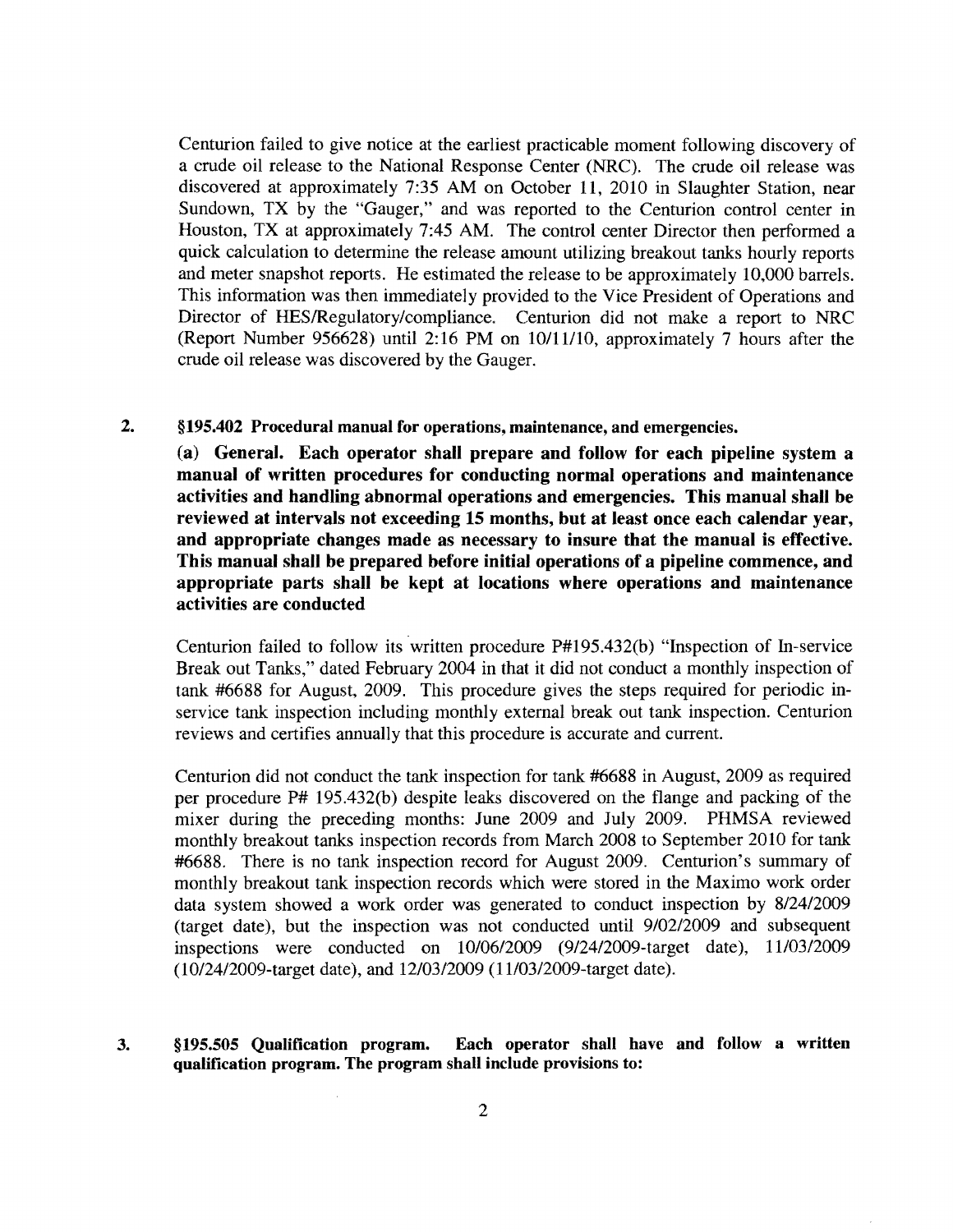### (g) Identify those covered tasks and the intervals at which evaluation of the individual's qualifications is needed

Centurion failed to follow its OQ program by not re-qualifying control center personnel using the frequency prescribed by the Centurion OQ program. Centurion OQ program (latest revision March 2010), cover task "O1- Operate Pipeline System from Control Center", specifies the reevaluation frequency for this covered task to be 1 year "Due to the criticality of the Control Center operations". This has been in Centurion's OQ program since 2004. During the investigation PHMSA reviewed the Performance Evaluation Form for task 01 for several employees. The review revealed that several individuals were not evaluated every year but approximately every three or four years. The operations coordinator, who evaluates the control center controllers, confirmed the re-evaluation frequency practice at Centurion has been 3 years.

#### 4. §195.54 Accident reports

#### (b) Whenever an operator receives any changes in the information reported or additions to the original report on DOT Form 7000-1, it shall file a supplemental report within 30 days.

Centurion failed to update the crude oil release amount on the accident report. The original accident report was filed on 1111012010 (report # 20100240-15363) and indicated 10,000 bbls crude oil release. Centurion has filed 3 supplemental accident reports: 11117/2010 (report #20100240-15375), 12/08/2010 (report #20100240-15436), and 12/10/2010 (report #20100240-15454), and no update on the spill amount was provided on the supplemental reports.

Centurion reported 10,000 barrels of crude oil release based of an assumption that the leak began at approximately 7:45 AM 10/1112010 and the Centurion's "Leak, Maintenance and Exposed Pipe Report" showed the crude oil release amount was 10,000 bbls. During the investigation, PHMSA reviewed the SCADA records and determined that the leak most likely occurred at 5:00 PM on October 10, 2010 and that approximately 18,600 bbls were most likely released. PHMSA's investigation also revealed that the vacuum truck records (99 loads) showed approximately 11,750 bbls of product were removed. Centurion did not update the written report for the amount spilled.

### Proposed Civil Penalty

Under 49 United States Code, § 60122, you are subject to a civil penalty not to exceed \$100,000 for each violation for each day the violation persists up to a maximum of \$1,000,000 for any related series of violations. The Compliance Officer has reviewed the circumstances and supporting documentation involved in the above probable violation(s) and has recommended that you be preliminarily assessed a civil penalty of \$ 39,000 as follows:

| Item number | <b>PENALTY</b> |
|-------------|----------------|
|             | \$7,500        |
|             | \$31,500       |

#### Warning Items

With respect to item 2 we have reviewed the circumstances and supporting documents involved in this case and have decided not to conduct additional enforcement action or penalty assessment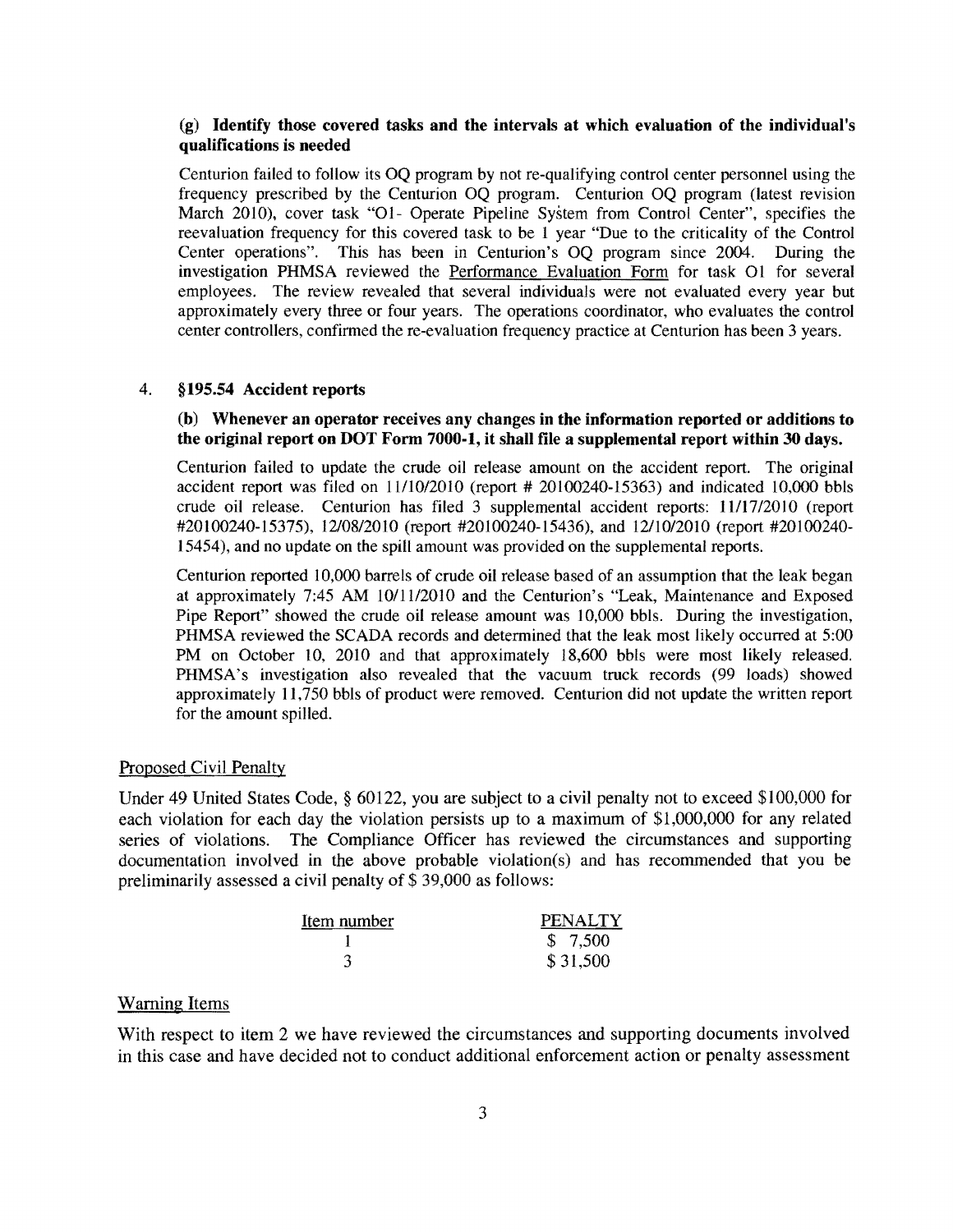proceedings at this time. We advise you to promptly correct these item(s). Be advised that failure to do so may result in Centurion being subject to additional enforcement action.

## Proposed Compliance Order

With respect to items 3 and 4 pursuant to 49 United States Code § 60118, the Pipeline and Hazardous Materials Safety Administration proposes to issue a Compliance Order to Centurion. Please refer to the *Proposed Compliance Order,* which is enclosed and made a part of this Notice.

## Response to this Notice

Enclosed as part of this Notice is a document entitled *Response Options for Pipeline Operators in Compliance Proceedings.* Please refer to this document and note the response options. Be advised that all material you submit in response to this enforcement action is subject to being made publicly available. If you believe that any portion of your responsive material qualifies for confidential treatment under 5 U.S.c. 552(b), along with the complete original document you must provide a second copy of the document with the portions you believe qualify for confidential treatment redacted and an explanation of why you believe the redacted information qualifies for confidential treatment under 5 V.S.c. 552(b). If you do not respond within 30 days of receipt of this Notice, this constitutes a waiver of your right to contest the allegations in this Notice and authorizes the Associate Administrator for Pipeline Safety to find facts as alleged in this Notice without further notice to you and to issue a Final Order.

**In** your correspondence on this matter, please refer to **CPF 4-2011-5013** and for each document you submit, please provide a copy in electronic format whenever possible.

Sincerely,

All Sul

R. M. Seeley Director, Southwest Region Pipeline and Hazardous Materials Safety Administration

Enclosure: *Response Options for Pipeline Operators in Compliance Proceedings*